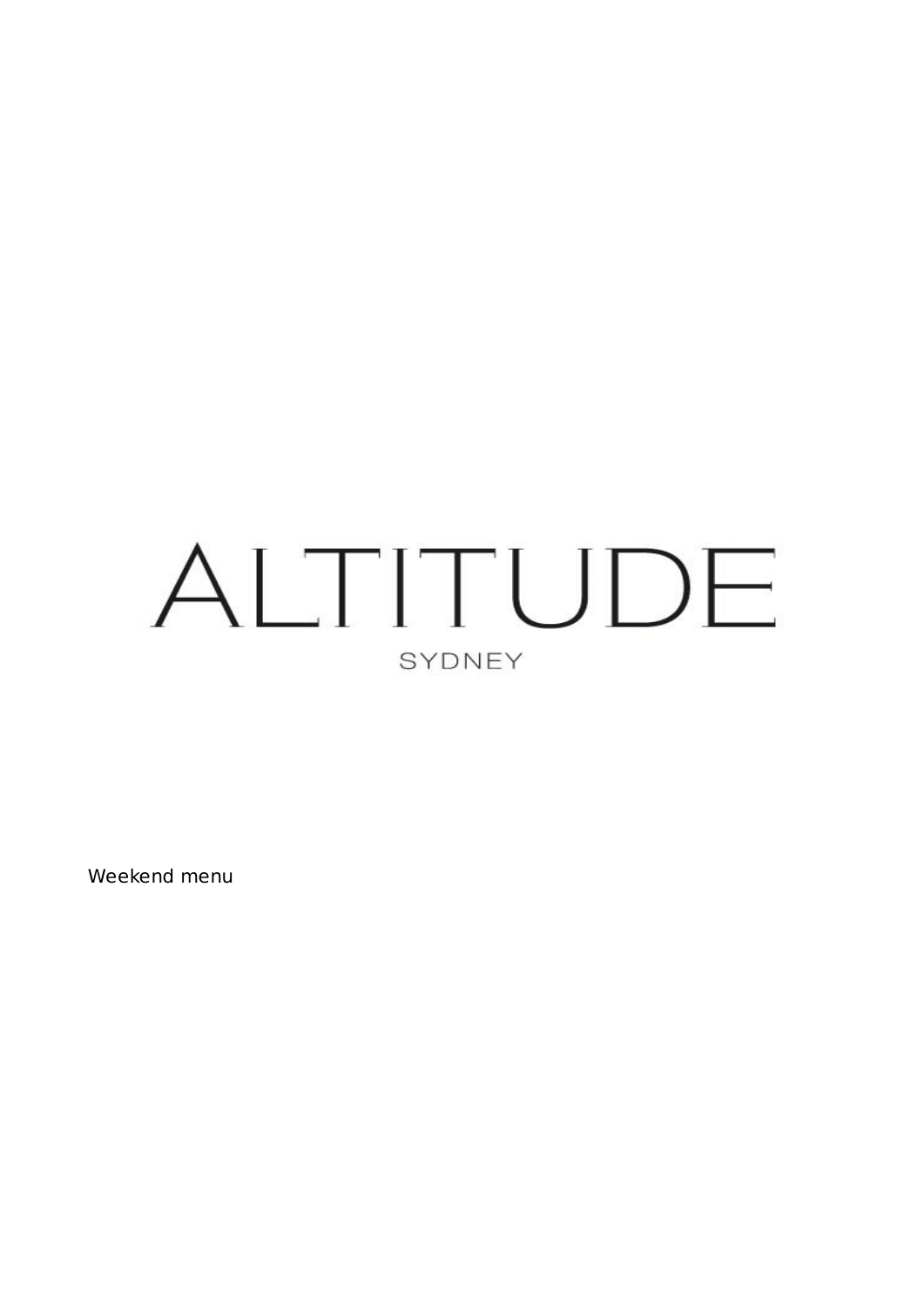# First Course

Freshly shucked oysters *Shallot and red wine dressing*

Cured yellow fin tuna *Radish, fennel, lemon curd, crème fraîche*

River trout *Caramelized yogurt, star anise, bottarga*

Heirloom tomato *Goat cheese cigar, olive liquorice*

### Second Course

Velouté *Cauliflower, hazelnuts, truffle oil*

Scallops *Black pudding, apple, Mt. Buffalo hazelnuts*

Rare roast Cervena venison *Carrots, crushed Jerusalem artichokes, hibiscus jus*

Beef tongue *Crab, cuttlefish, ponzu*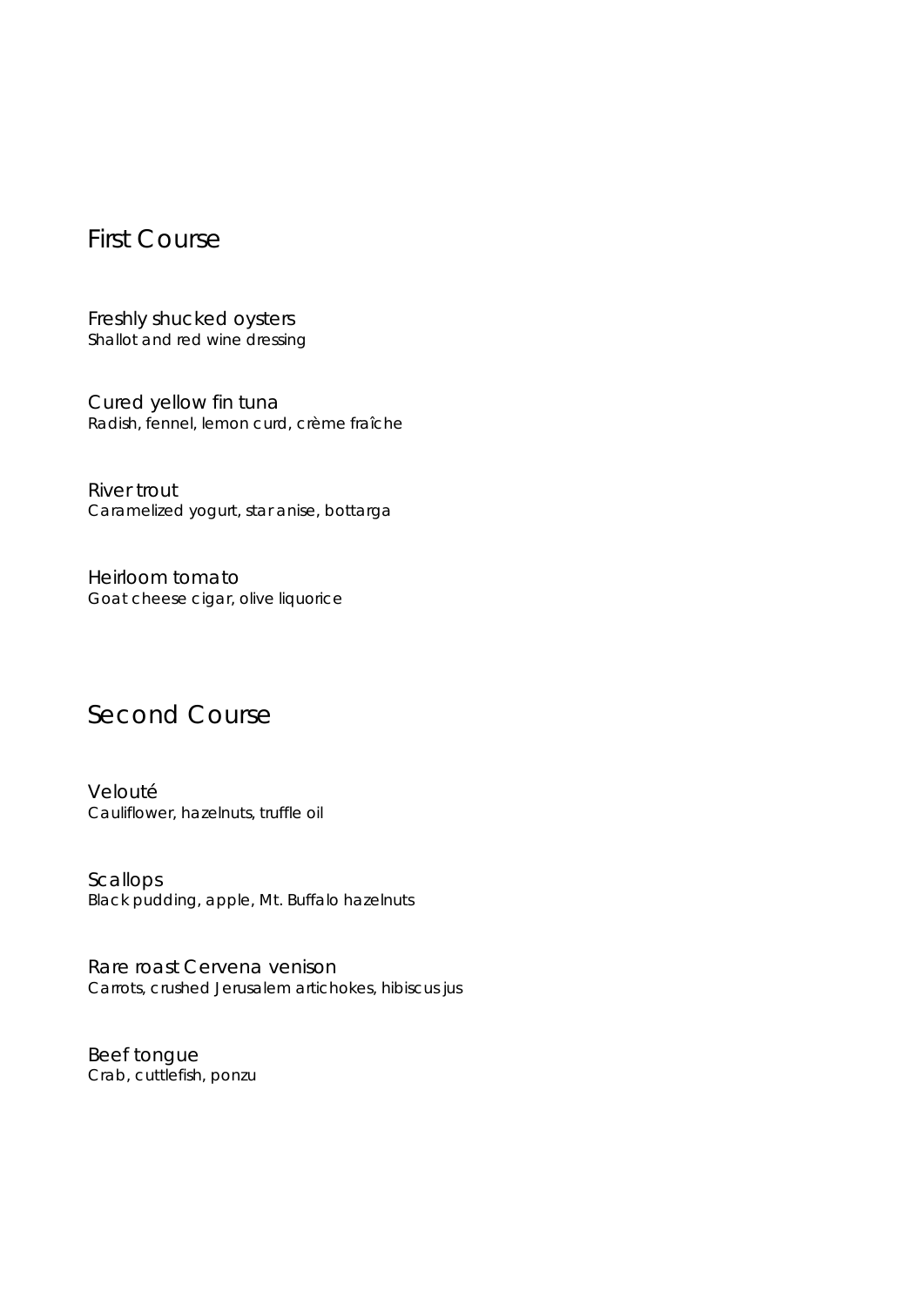#### Third Course

Blue mackerel *Diamond shell clams, sweet corn, capers*

Riverina lamb *Date, black currant, saffron*

Kurobuta pork *Vanilla-peach, peas, crackling*

Wagyu beef *Coco, beetroot, pencil leek, short rib jus*

John Dory *Steamed mussels, braised beetroot, blood orange, fennel*

Sides *All Sides* 10

Dill and butter poached kipfler potatoes

Mixed leaf salad and fresh herbs

Beans medley, confit shallots and Mt. Buffalo hazelnuts

Please note:

If you choose not to have four courses the minimum charge is 115 per person. Please select 1 item from each course.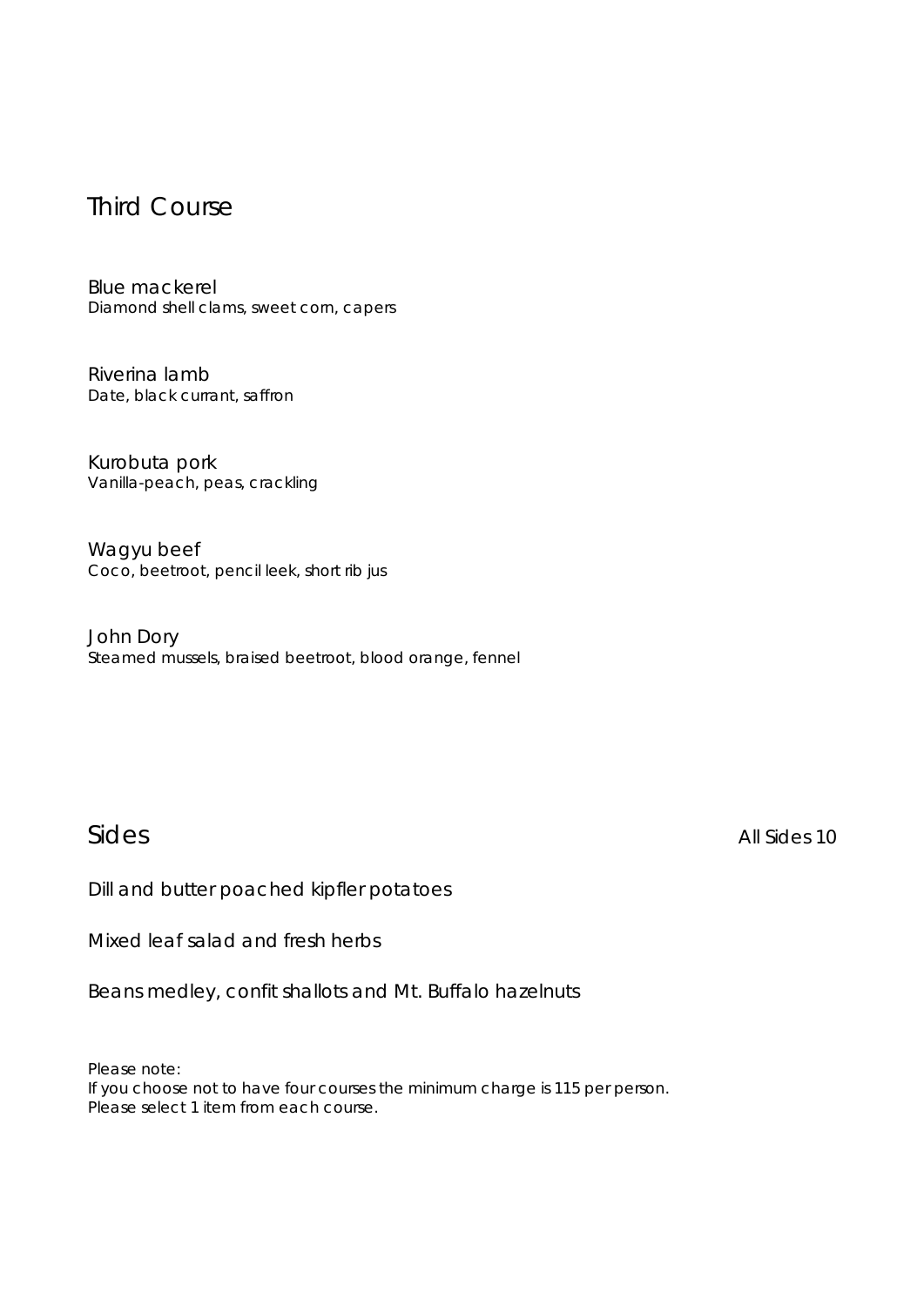#### **Desserts**

Summer berries *Meringue, organic juice, sorbet*

Dark chocolate decadence *Peanuts, caramel mousse, espresso ice cream*

White chocolate and mango parfait *Vanilla poached pineapple, crème fraîche ice cream*

Cheese cake *Pistachio, strawberries, macaroon*

### Cheese

Select one, three or five cheeses Fresh fruit, homemade bread and truffle honeycomb

# Cheese flight

A selection of three cheeses Each expertly paired with a different wine for a unique tasting experience

Supplement of 20 for matching wines if cheese flight is chosen as dessert course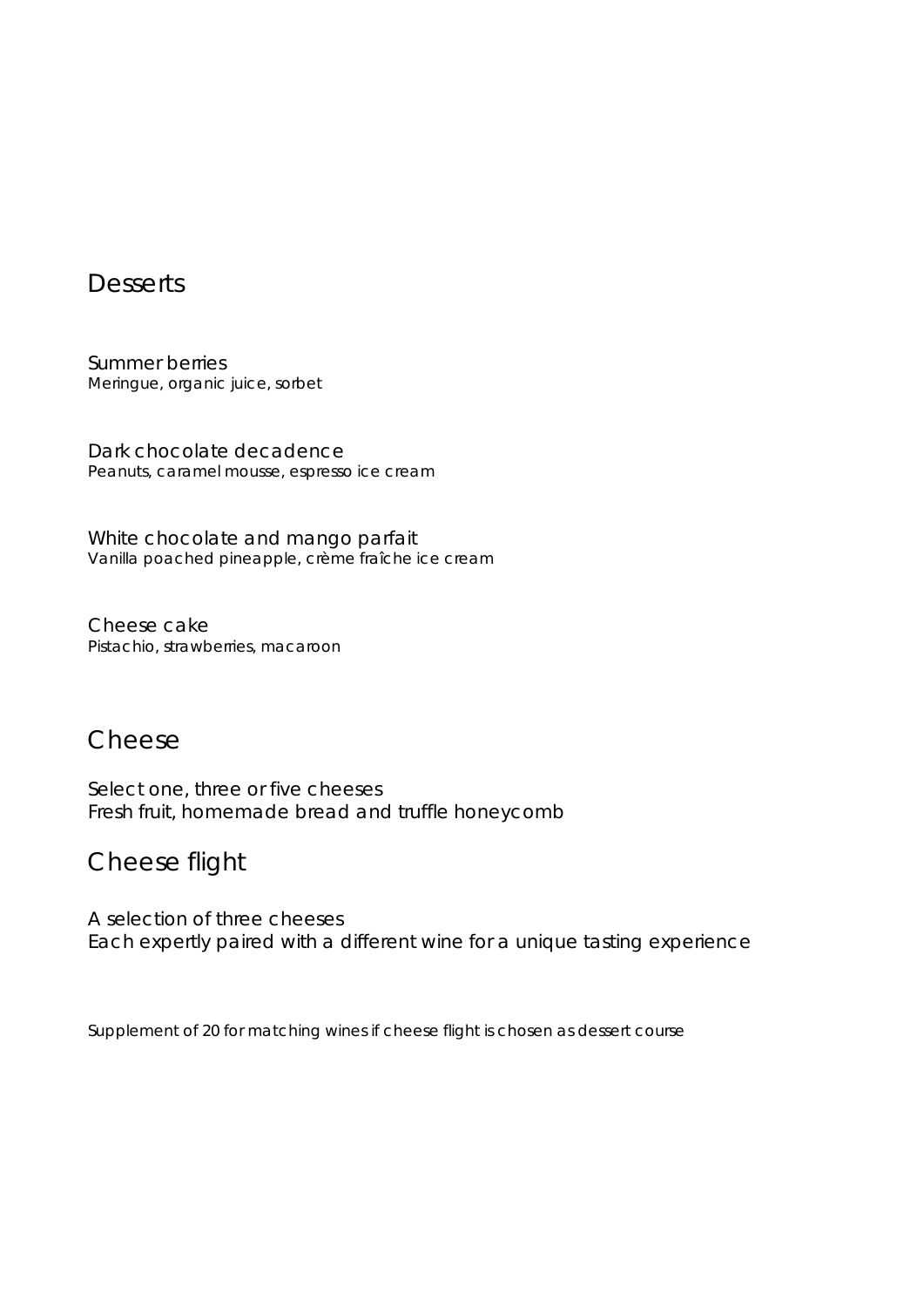# Hard

| Pyengana Clothbound Cheddar<br>Petite Brebis Pimento<br>Marcel Petite Comté Le Fort<br>Casa Madaio Paglierino<br>Ubriaco di Capra al Traminer | Australia<br>France<br>France<br>Italy<br>Italy | Tasmania<br><b>Basque Country</b><br>Franche-Comté<br>Cilento, Campania<br>Veneto |
|-----------------------------------------------------------------------------------------------------------------------------------------------|-------------------------------------------------|-----------------------------------------------------------------------------------|
| Blue                                                                                                                                          |                                                 |                                                                                   |
| Old Telegraph Road Baw Baw Blue<br><b>Bleu des Basques</b><br>Queso Valdeon<br><b>Cropwell Bishop Stilton</b>                                 | Australia<br>France<br>Spain<br>England         | Gippsland<br>Midi-Pyrénées<br>Castilla y Leon<br>Nottinghamshire                  |
| Washrind                                                                                                                                      |                                                 |                                                                                   |
| <b>Petit Munster</b><br>Tarago River Jensen's Red<br>Fromager des Clarines                                                                    | France<br>Australia<br>France                   | Franche-Comté<br>Gippsland<br>Franche-Comté                                       |
| <b>White Mould</b>                                                                                                                            |                                                 |                                                                                   |
| Yarra Valley Yering<br>Le Conquerant Grand Camembert<br>Lincet Brillat Savarin                                                                | Australia<br>France<br>France                   | Victoria<br>Normandy<br>Champagne                                                 |
| <b>Fresh Curd</b>                                                                                                                             |                                                 |                                                                                   |
| <b>Woodside Monet</b>                                                                                                                         | Australia                                       | <b>Adelaide Hills</b>                                                             |
| Additional cheese course 15 per plate                                                                                                         |                                                 |                                                                                   |